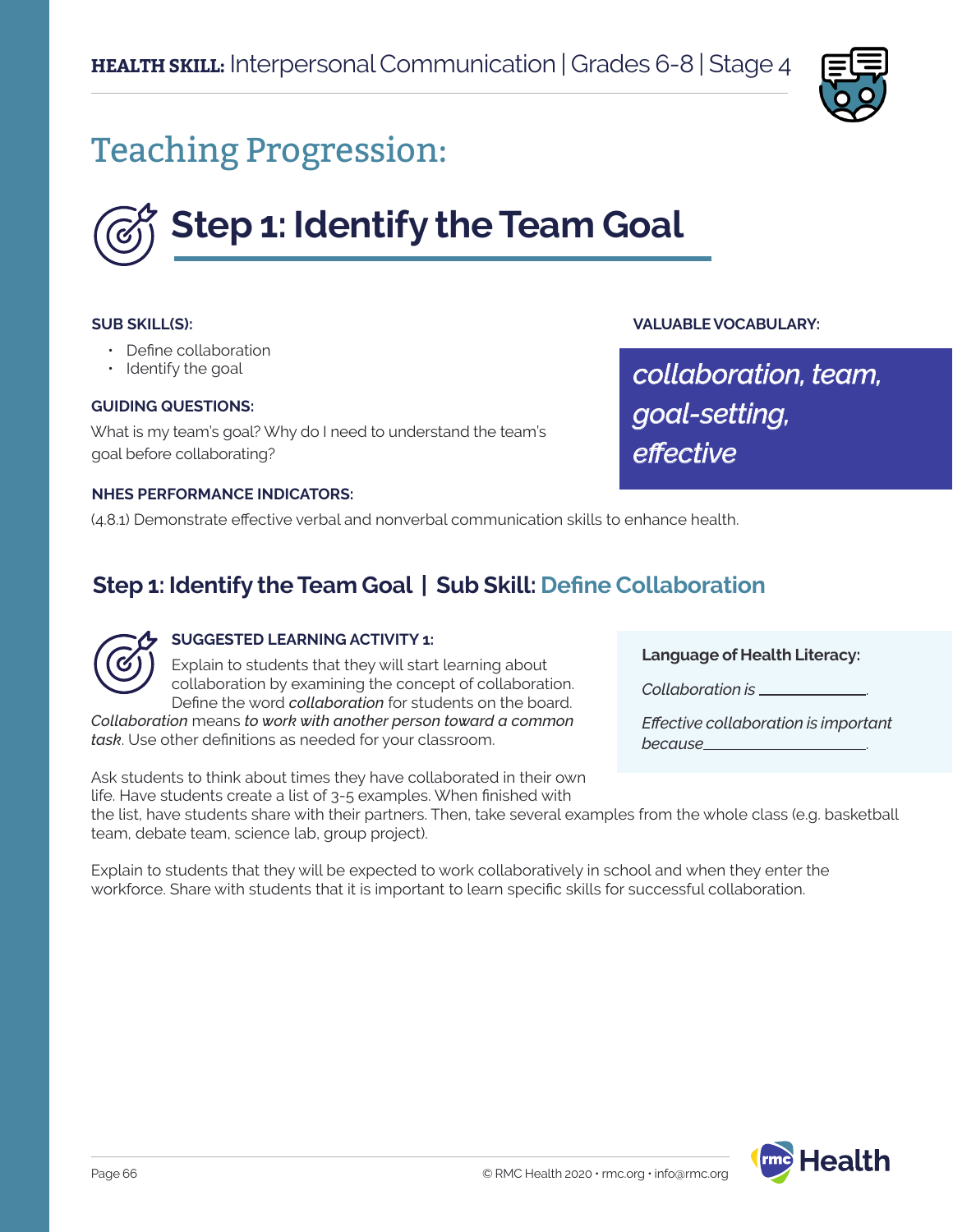

**Language of Health Literacy:**

*collaboratively to achieve* .

*Our team needs to* 

*by* .

*The (team) are working* 

## Teaching Progression: **Step 1 | Identify the Team Goal (Cont.)**

## **Step 1: Identify the Team Goal | Sub Skill: Identify the Goal**



#### **SUGGESTED LEARNING ACTIVITY 1:**

Explain to students that the first step to take when working in collaboration with others is to identify the goal of the team. Tell students that they need to

first know what the team needs to do in order to be successful. Have students think about the issues that could occur if teams do not have a clear understanding of the team's goal.

Ask students the following questions to reflect:

- What could happen if members of a team don't know the team's goal?
- How can knowing the team's goal improve the team's success?



#### **SUGGESTED LEARNING ACTIVITY 2:**

Give students examples of people working in collaboration toward a common goal. Show students pictures or read scenarios. After each example, have students identify what goal the

team is working toward.

#### **TEACHING NOTES:**

- Example of Collaboration: show students a picture of a group of musicians. Students could say that the musicians are working collaboratively to play a concert.
- Model and provide the *Language of Health Literacy* to support students in identifying the goal of the team.



#### **SUGGESTED LEARNING ACTIVITY 3:**

Explain to students that this step allows teams to have a common understanding of their outcomes as a group. Explain to students that when naming a team goal, the goal should be specific, measurable, and timely. Give students an example of a clear team goal.

Place students into a small group (3-4) and give students a group task. Tell students that they have a limited amount of time to complete the task, but avoid telling students exactly what to do so they can create a goal themselves. Instruct students that before they start the task, they need to name their team goal and write it down.

After students complete the task, have teams reflect by answering the following questions below:

- Did your team complete the stated goal?
- Was your goal specific enough? Explain.
- Was your goal measurable? Explain.
- Did your goal have a time limit and did you meet the time limit?
- Why is it important for teams to state their goals before they start working together?

#### **See Next Page For Teaching Notes.**